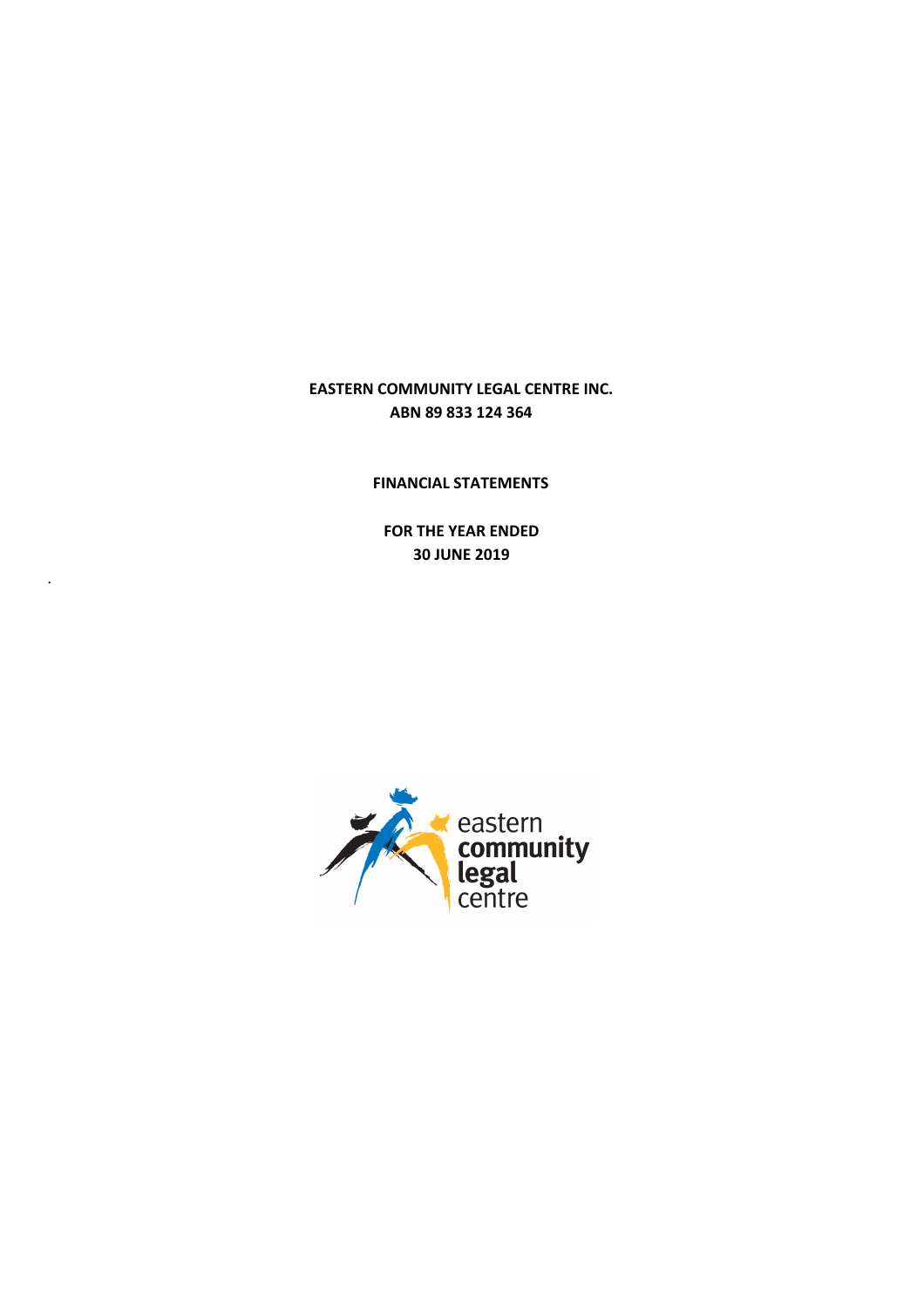#### FINANCIAL STATEMENTS

## FOR THE YEAR ENDED 30 JUNE 2019

#### **CONTENTS**

| <b>ITEM</b>                                                | <b>PAGE</b>    |
|------------------------------------------------------------|----------------|
| Statement of Profit or Loss and Other Comprehensive Income | $\mathbf 1$    |
| <b>Statement of Financial Position</b>                     | $\overline{2}$ |
| Statement of Changes in Equity                             | 3              |
| <b>Statement of Cash Flows</b>                             | 4              |
| Notes to the financial statements                          | $5 - 9$        |
| Statement by Members of the Board                          | 10             |
| Auditor's Independence Declaration                         | 11             |
| Independent Auditor's Report                               | $12 - 13$      |
| Certificate by Members of the Board                        | 14             |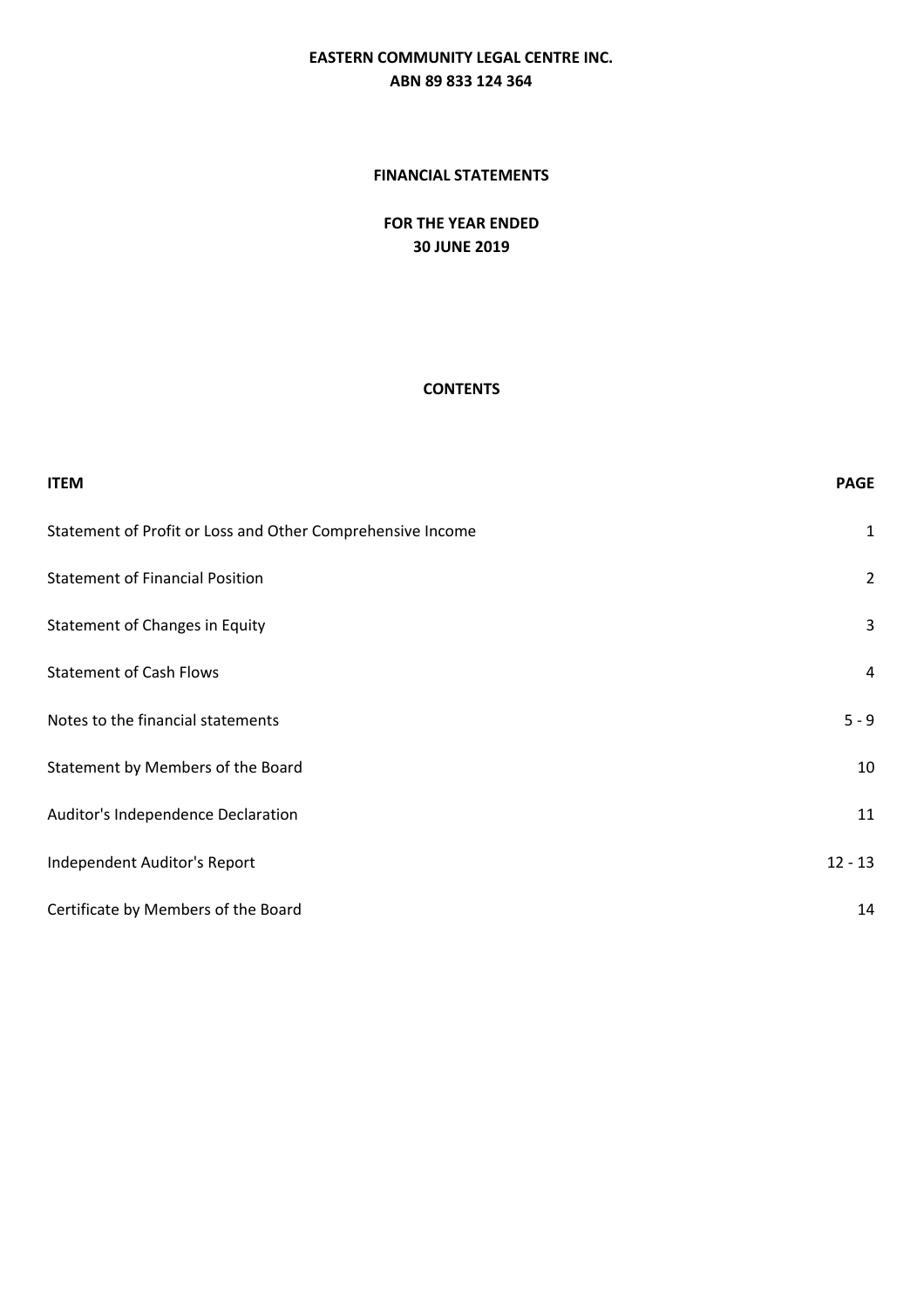# 30 JUNE 2019 STATEMENT OF PROFIT OR LOSS AND OTHER COMPREHENSIVE INCOME FOR THE YEAR ENDED

|                                                            | <b>Note</b> | 2019<br>\$    | 2018<br>\$  |
|------------------------------------------------------------|-------------|---------------|-------------|
| Revenue                                                    |             | 3,343,567     | 2,824,994   |
| <b>Expenditure</b>                                         |             |               |             |
| <b>Staffing Expenses</b>                                   |             | (2,833,653)   | (2,466,142) |
| Program Expenses                                           |             | (215,078)     | (124, 672)  |
| Property & Equipment Expenses                              |             | (150, 020)    | (141, 253)  |
| <b>Administration Expenses</b>                             |             | (88, 641)     | (88,080)    |
|                                                            |             | (3, 287, 392) | (2,820,147) |
| Surplus/(deficit) for the year before income tax           |             | 56,175        | 4,847       |
| Income tax expense                                         | $\mathbf 1$ |               |             |
| Other comprehensive income for the year net of income tax  |             |               |             |
| Total comprehensive income after income tax for the period |             | 56,175        | 4,847       |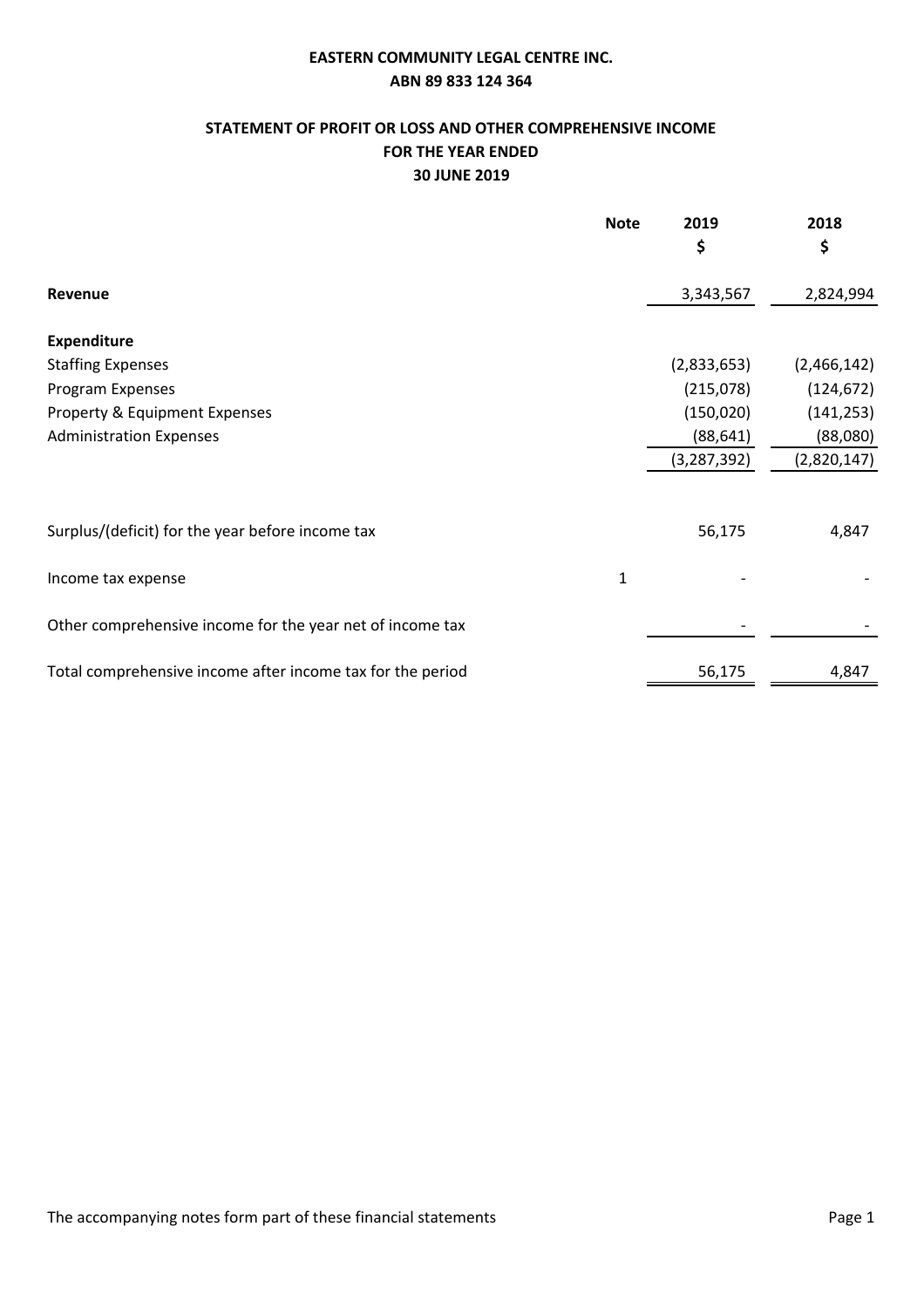## AS AT 30 JUNE 2018 STATEMENT OF FINANCIAL POSITION

|                                     | <b>Note</b>    | 2019      | 2018      |
|-------------------------------------|----------------|-----------|-----------|
|                                     |                | \$        | \$        |
| <b>CURRENT ASSETS</b>               |                |           |           |
| Cash and cash equivalents           | $\overline{2}$ | 294,263   | 161,358   |
| Trade and other receivables         | 3              | 157,461   | 57,234    |
| Other financial assets              | 4              | 1,312,323 | 908,149   |
| <b>TOTAL CURRENT ASSETS</b>         |                | 1,764,047 | 1,126,741 |
| <b>NON-CURRENT ASSETS</b>           |                |           |           |
| Property, plant and equipment       | 5              | 121,534   | 138,870   |
| TOTAL NON-CURRENT ASSETS            |                | 121,534   | 138,870   |
| <b>TOTAL ASSETS</b>                 |                | 1,885,581 | 1,265,611 |
|                                     |                |           |           |
| <b>CURRENT LIABILITIES</b>          |                |           |           |
| Accounts Payable and other payables | 6              | 1,120,942 | 682,880   |
| Provisions                          | 7              | 407,056   | 301,279   |
| TOTAL CURRENT LIABILITIES           |                | 1,527,998 | 984,159   |
| <b>NON-CURRENT LIABILITIES</b>      |                |           |           |
| Provisions                          | $\overline{7}$ | 72,730    | 52,774    |
| TOTAL NON-CURRENT LIABILITIES       |                | 72,730    | 52,774    |
|                                     |                |           |           |
| <b>TOTAL LIABILITIES</b>            |                | 1,600,728 | 1,036,933 |
| <b>NET ASSETS</b>                   |                | 284,853   | 228,678   |
| <b>EQUITY</b>                       |                |           |           |
| Retained surplus                    |                | 284,853   | 228,678   |
| <b>TOTAL MEMBERS' FUNDS</b>         |                | 284,853   | 228,678   |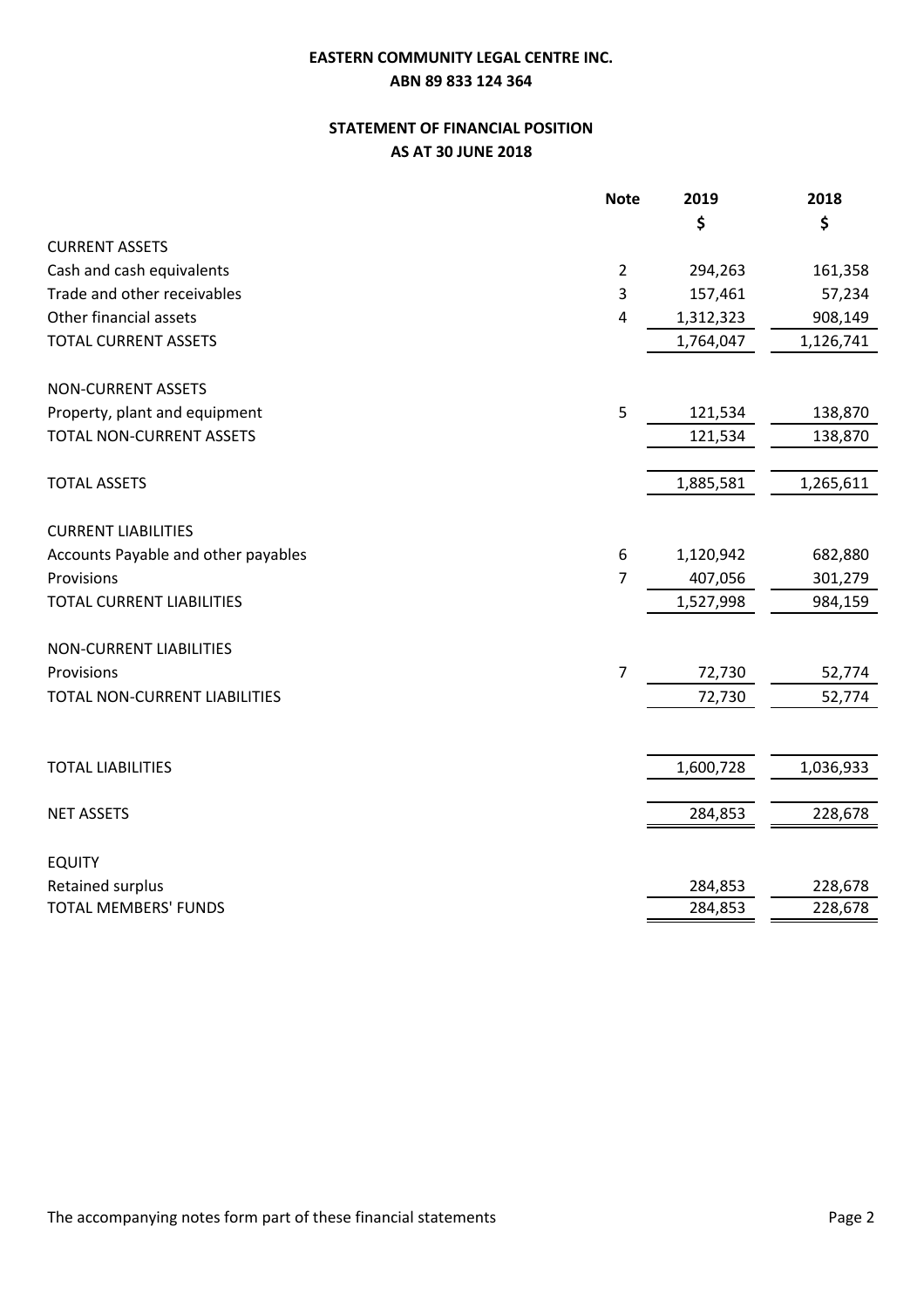## STATEMENT OF CHANGES IN EQUITY FOR THE YEAR ENDED 30 JUNE 2019

|                            | <b>Reserves</b> | <b>Retained</b><br><b>Surplus</b> | <b>Total</b> |
|----------------------------|-----------------|-----------------------------------|--------------|
|                            | \$              | \$                                | \$           |
| Balance at 1 July 2017     |                 | 223,831                           | 223,831      |
| Surplus for the year       |                 | 4,847                             | 4,847        |
| Other comprehensive income |                 |                                   |              |
| Balance at 30 June 2018    |                 | 228,678                           | 228,678      |
| Surplus for the year       | -               | 56,175                            | 56,175       |
| Other comprehensive income |                 |                                   |              |
| Balance at 30 June 2019    |                 | 284,853                           | 284,853      |

The accompanying notes form part of these financial statements **Page 3** Page 3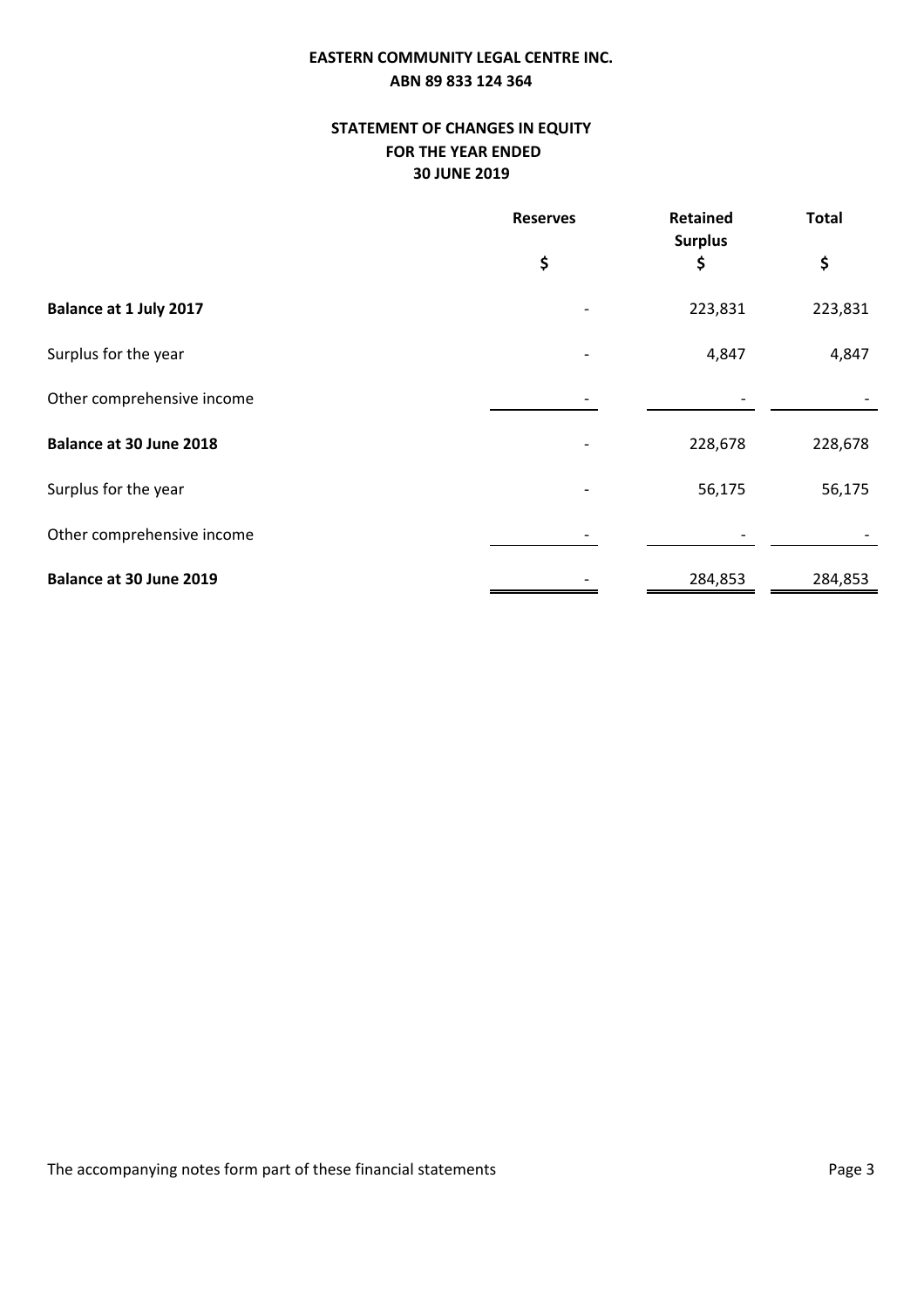# 30 JUNE 2019 STATEMENT OF CASH FLOWS FOR THE YEAR ENDED

| <b>Note</b>                                            | 2019        | 2018        |
|--------------------------------------------------------|-------------|-------------|
| <b>CASH FLOWS FROM OPERATING ACTIVITIES</b>            | \$          | \$          |
|                                                        |             |             |
| Receipts from grants and others                        | 3,583,979   | 2,755,143   |
| Payments to suppliers employees                        | (3,046,755) | (2,684,817) |
| Interest received                                      | 22,122      | 20,304      |
| Net cash provided by/(used in) operating activities    | 559,346     | 90,630      |
| <b>CASH FLOWS FROM INVESTING ACTIVITIES</b>            |             |             |
| Other assets                                           |             | 2,128       |
| (Purchase)/redemption of investments                   | (404, 174)  | 45,571      |
| Payments for purchase of property, plant and equipment | (22, 267)   | (129, 490)  |
| Receipts for purchase of property, plant and equipment |             | 17,212      |
| Net cash provided by/(used in) investing activities    | (426, 441)  | (64, 579)   |
|                                                        |             |             |
| Net increase/(decrease) in cash held                   | 132,905     | 26,051      |
| Cash at the beginning of the year                      | 161,358     | 135,307     |
| Cash at the end of the year                            | 294,263     | 161,358     |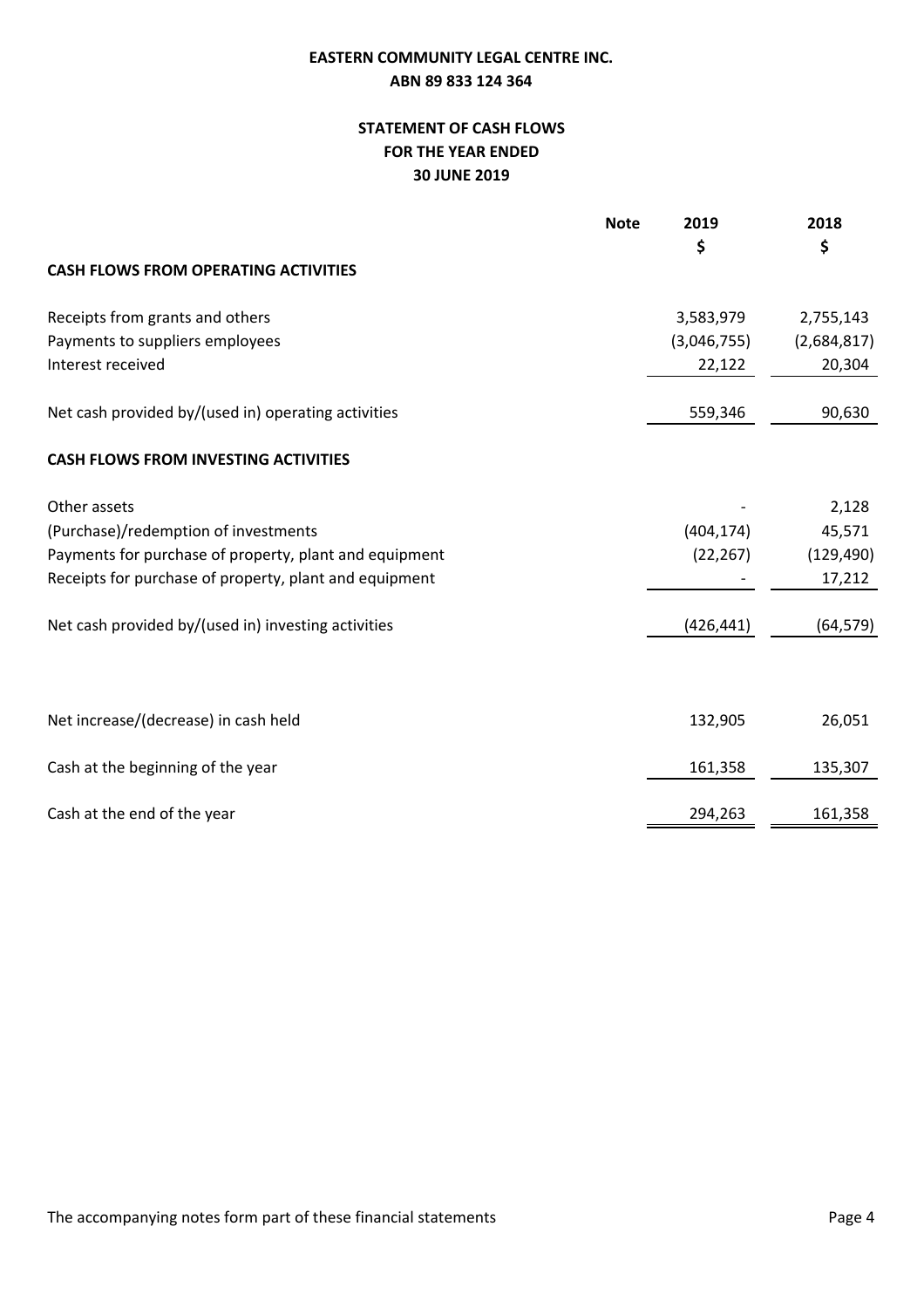# FOR THE YEAR ENDED 30 JUNE 2019 NOTES TO THE FINANCIAL STATEMENTS

### Note 1: Summary of significant accounting policies

This financial report is special purpose financial report prepared in order to satisfy the financial reporting requirements of the Associations Incorporation Reform Act 2012 (Vic) and the Australian Charities and Not-forprofits Commission Act 2012 . The committee has determined that the Association is not a reporting entity. The financial report has been prepared on an accruals basis and is based on historical costs and does not take into account changing money values or, except where specifically stated, current valuation of non-current assets. The following significant accounting policies, which are consistent with the previous period unless otherwise stated, have been adopted in preparation of this financial report.

### a. Cash and cash equivalents

Cash and cash equivalents includes cash on hand, deposits held at call with banks, and other short-term highly liquid investments with original maturities of three months or less.

### b. Property, Plant and Equipment

Leasehold improvements and office equipment are carried at cost less, where applicable, any accumulated depreciation.

The depreciable amount of all property, plant and equipment is depreciated over the useful lives of the assets to the Association commencing from the time the asset is held ready for use. Leasehold Improvements are amortised over the shorter of either the unexpired period of the lease or the estimated useful lives of the improvements.

## c. Employee entitlements

Provision is made for the Association's liability for employee benefits arising from services rendered by employees to the end of the reporting period. Employee benefits have been measured at the amounts expected to be paid when the liability is settled.

Provision is made for the Association's liability for long service leave when an employee reaches 3 years of continuous employment service with the Association.

## d. Provisions

Provisions are recognised when the Association has a legal or constructive obligation, as a result of past events, for which it is probable that an outflow of economic benefits will result and that outflow can be reliably measured. Provisions are measured at the best estimate of the amounts required to settle the obligation at the end of the reporting period.

#### e. Impairment of assets

At the end of each reporting period, the entity reviews the carrying values of its tangible and intangible assets to determine whether there is an indication that those assets have been impaired. If such an indication exists, the recoverable amount of the asset, being the higher of the asset's fair value less costs to sell and value in use, is compared to the asset's carrying amount. Any excess of the asset's carrying value over its recoverable amount is recognised in the income and expenditure statement.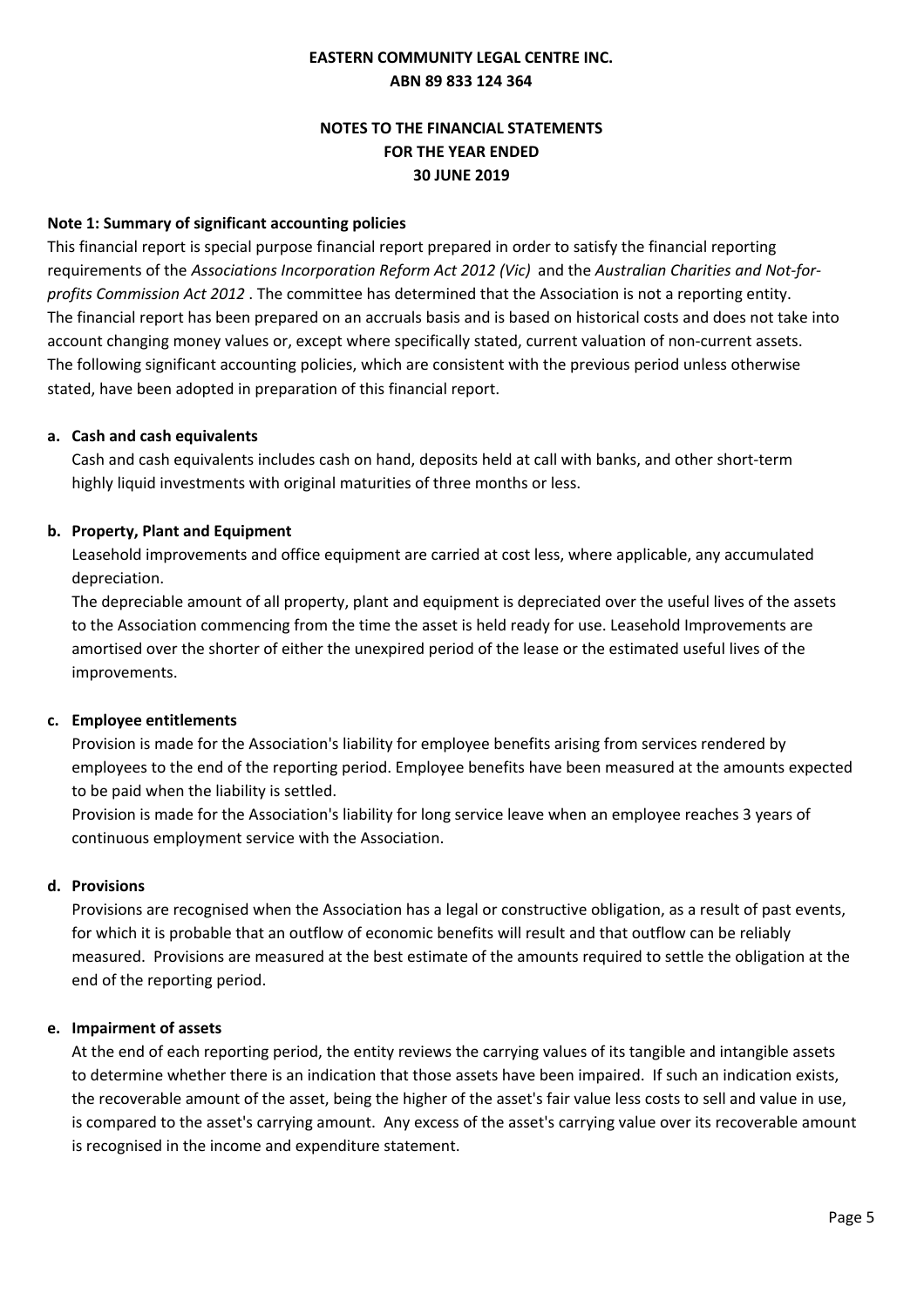# NOTES TO THE FINANCIAL STATEMENTS 30 JUNE 2019 FOR THE YEAR ENDED

### Note 1: Summary of significant accounting policies (cont.)

### f. Revenue

Revenue is brought to account when received and to the extent that it relates to the subsequent period it is disclosed as a liability.

### Grant income

Grant income received, other than for specific purposes, is brought to account over the period to which the grant relates.

### Deferred income

Unspent grant income received in relation to specific projects and events is not brought to account as revenue in the current year but deferred as a liability in the financial statements until spent for the purpose received.

### Interest revenue

Interest revenue is recognised using the effective interest rate method, which for floating rate financial assets is the rate inherent in the instrument.

### **Donations**

Donation income is recognised when the entity obtains control over the funds which is generally at the time of receipt.

All revenue is stated net of the amount of goods and services tax (GST).

## g. Goods and Services Tax (GST)

Revenues, expenses and assets are recognised net of the amount of GST, except where the amount of GST incurred is not recoverable from the Australian Taxation Office (ATO). Receivables and payables are stated inclusive of the amount of GST receivable or payable. The net amount of GST recoverable from, or payable to, the ATO is included with other receivables or payables in the assets and liabilities statement.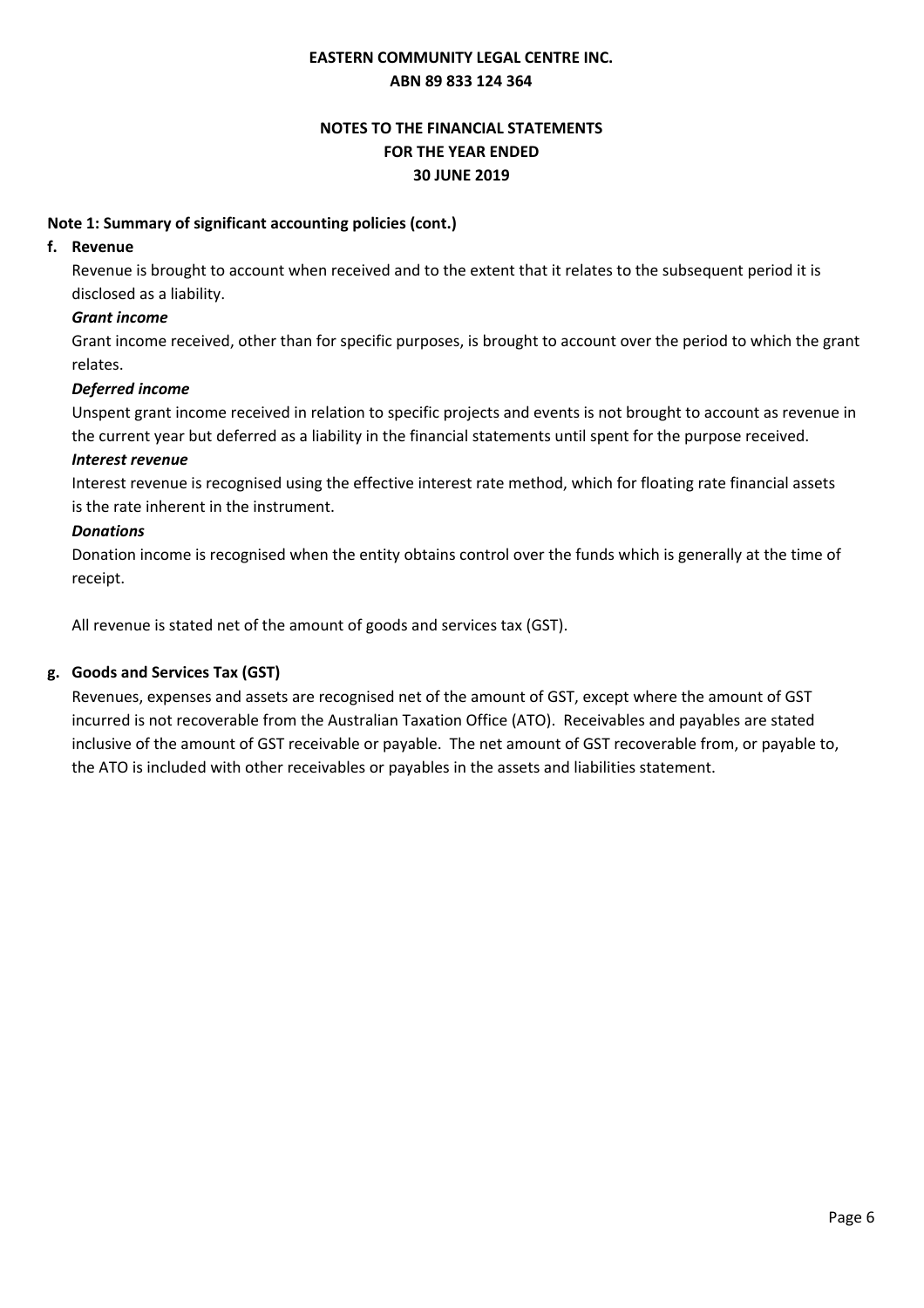# FOR THE YEAR ENDED 30 JUNE 2019 NOTES TO THE FINANCIAL STATEMENTS

|                                               | 2019       | 2018      |
|-----------------------------------------------|------------|-----------|
|                                               | \$         | \$        |
| <b>Note 2: Cash assets</b>                    |            |           |
| Petty cash                                    | 807        | 788       |
| Cash at bank                                  | 293,456    | 160,570   |
|                                               | 294,263    | 161,358   |
| Note 3: Trade and other receivables           |            |           |
| Trade debtors                                 | 140,250    | 49,547    |
| Prepayments                                   | 7,590      | 2,127     |
| Other                                         | 9,621      | 5,560     |
|                                               | 157,461    | 57,234    |
| <b>Note 4: Other Financial Assets</b>         |            |           |
| Short term deposits                           | 1,312,323  | 908,144   |
| Shares in other companies -at cost Unlisted   |            | 5         |
|                                               | 1,312,323  | 908,149   |
| Note 5: Property, plant and equipment         |            |           |
| Motor Vehicles- at cost                       | 26,731     | 26,731    |
| Less accumulated depreciation                 | (8, 353)   | (2, 228)  |
|                                               | 18,378     | 24,503    |
| Other property, plant and equipment - at cost | 227,140    | 204,873   |
| Less accumulated depreciation                 | (123, 984) | (90, 506) |
|                                               | 103,156    | 114,367   |
|                                               | 121,534    | 138,870   |
|                                               |            |           |
| Note 6: Trade and other payables              |            |           |
| Trade creditors                               | 14,964     | 7,998     |
| Other creditors                               | 147,750    | 93,678    |
| GST payable                                   | 69,050     | 45,263    |
| VLA SAC's ERO Extra                           |            | 97,161    |
| <b>VLA Carry forward surplus</b>              | (1, 320)   | (2,884)   |
| Income in advance                             | 890,498    | 441,664   |
|                                               | 1,120,942  | 682,880   |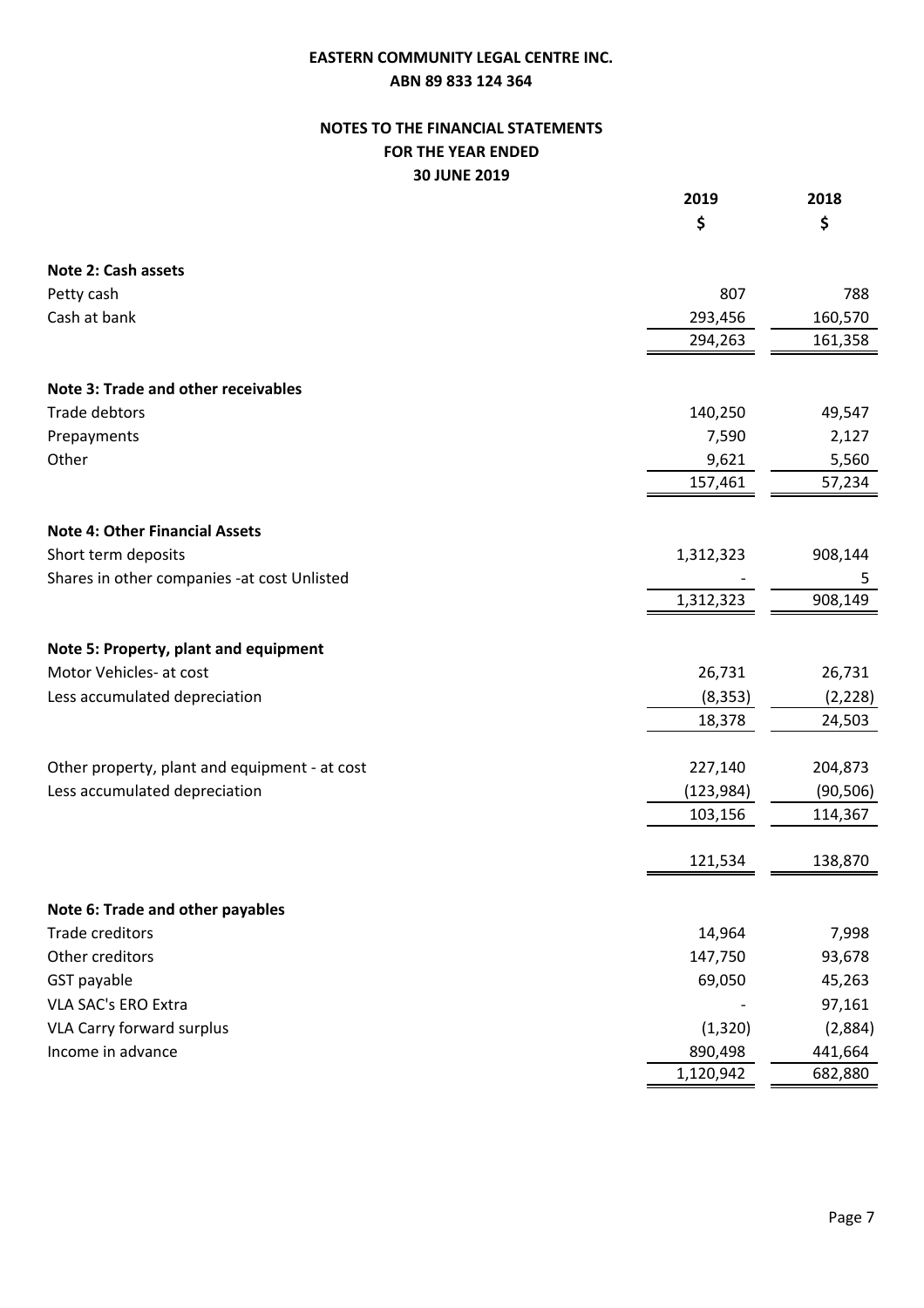# NOTES TO THE FINANCIAL STATEMENTS FOR THE YEAR ENDED 30 JUNE 2019

|                                                          | 2019<br>\$ | 2018<br>\$ |
|----------------------------------------------------------|------------|------------|
| <b>Note 7: Provisions</b>                                |            |            |
| <b>Current</b>                                           |            |            |
| Employee entitlements*                                   | 407,056    | 301,279    |
| Non-current                                              |            |            |
| Employee entitlements*                                   | 72,730     | 52,774     |
| *Aggregate employee entitlements libilities              | 479,786    | 354,053    |
| There were 40 employees at the end of the year           |            |            |
| Note 8: Reconciliation of cash flow from operations with |            |            |
| surplus from ordinary activities after income tax        |            |            |
| Surplus after income tax                                 | 56,175     | 4,847      |
| Non-cash flows in surplus                                |            |            |
| - Depreciation                                           | 39,604     | 31,257     |
| - Loss on disposal of fixed assets                       |            | 183        |
| Changes in assets and liabilities:                       |            |            |
| - (Increase)/decrease in trade and other receivables     | (100, 227) | (51, 674)  |
| - Increase/(decrease) in trade and other payables        | 438,062    | 36,734     |
| - Increase/(decrease) in provisions                      | 125,733    | 69,283     |
| Net cash provided by operating activities                | 559,347    | 90,630     |

#### Note 9: Deferred income

The liability for deferred income is the unutilised amounts of grants received on the condition that specified services are delivered or conditions are fulfilled. The services are usually provided or the conditions usually fulfilled within 12 months of receipt of the grant. Where the amount received is in respect of services to be provided over a period that exceeds 12 months after the reporting date or the conditions will only be satisfied more than 12 months after the reporting date, the liability is discounted and presented as non-current.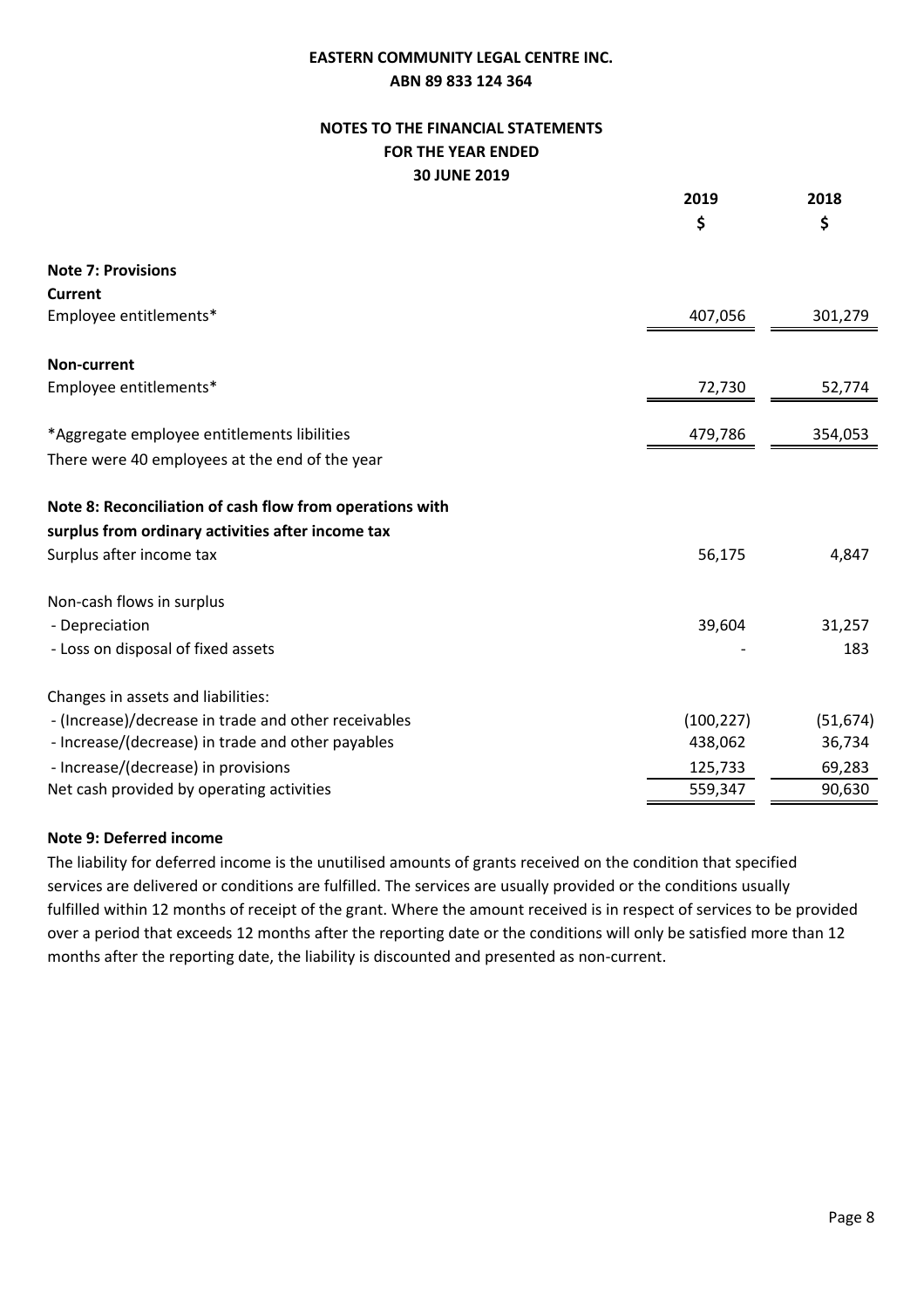# NOTES TO THE FINANCIAL STATEMENTS FOR THE YEAR ENDED 30 JUNE 2019

|                                                                         | 2019   | 2018    |
|-------------------------------------------------------------------------|--------|---------|
|                                                                         | S      | \$      |
| Note 10: Capital and leasing commitments                                |        |         |
| Operating lease expenditure for at balance date that is not cancellable |        |         |
| and is not provided for in the accounts:                                |        |         |
| Payable:                                                                |        |         |
| - no later than 12 months                                               | 54,326 | 46,069  |
| - later than 12 months but not later than two years                     | 30,769 | 57,023  |
|                                                                         | 85,095 | 103,092 |

The Association had a non-cancellable property lease contracted for a five year term commencing 17 November 2006 for Suite 3, Lower Ground Floor, Box Hill Town Hall Building, Bank Street Box Hill. The lease is currently a monthly lease, payable monthly in arrears, it expired 17 November 2011.

The Association has a non-cancellable property lease contracted for a three-year term, with rent payable monthly in advance. commencing 1 October 2014 for Suite B,6 Floriston Road, Boronia. The lease has been extended by a further term of three years, it expires 30 September 2020.

The Association has a non-cancellable property lease contracted for a five-year term, with rent payable at 6 monthly intervals from commencement being 15 Septemer 2018 for Rooms 2,3,6 & 7 110 River Street, Healesville.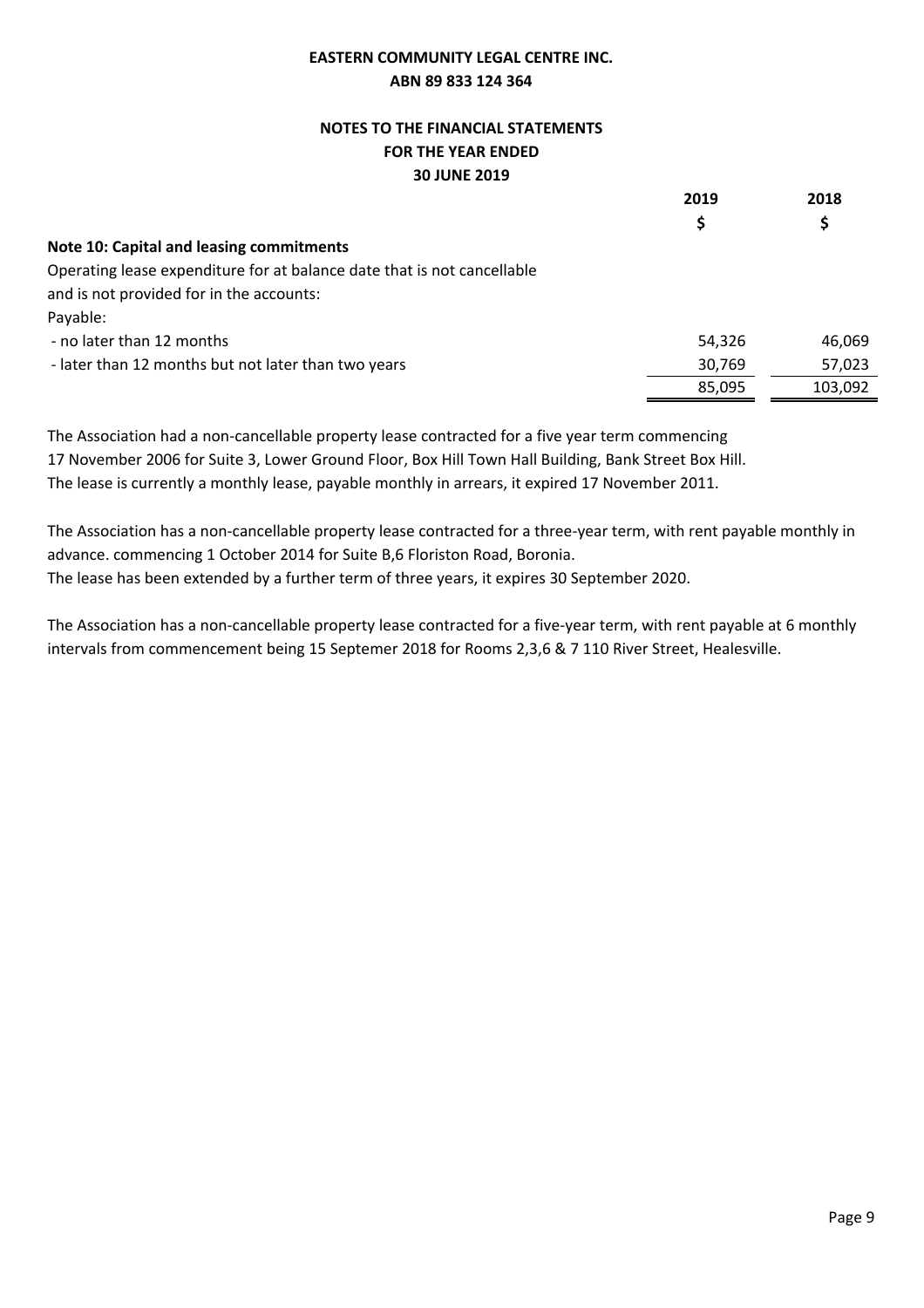# STATEMENT BY MEMBERS OF THE BOARD 30 JUNE 2019 FOR THE YEAR ENDED

The Board has determined that the Association is not a reporting entity and that this special purpose report should be prepared in accordance with the accounting policies outlined in Note 1 to the financial statements.

In the opinion of the Board of Eastern Community Legal Centre Inc.:

- a) the financial statements and notes of Eastern Community Legal Centre Inc. are in accordance with the Associations Incorporation Reform Act (Vic) 2012 and the Australian Charities and Not-for-profits Commission Act 2012, including:
	- i. giving a true and fair view of its financial position as at 30 June 2019 and of its performance for the financial year ended on that date; and
	- ii. complying with the Australian Charities and Not-for-profits Commission Regulation 2013 ; and
- b) there are reasonable grounds to believe that Eastern Community Legal Centre Inc. will be able to pay its debts as and when they become due and payable.

This statement is made in accordance with a resolution of the Board and is signed for and on behalf of the Board by:

Chairperson **Treasurer** Treasurer

Dated: 16 October 2019 **Dated:** Dated:

wong toto

16 October 2019 16 October 2019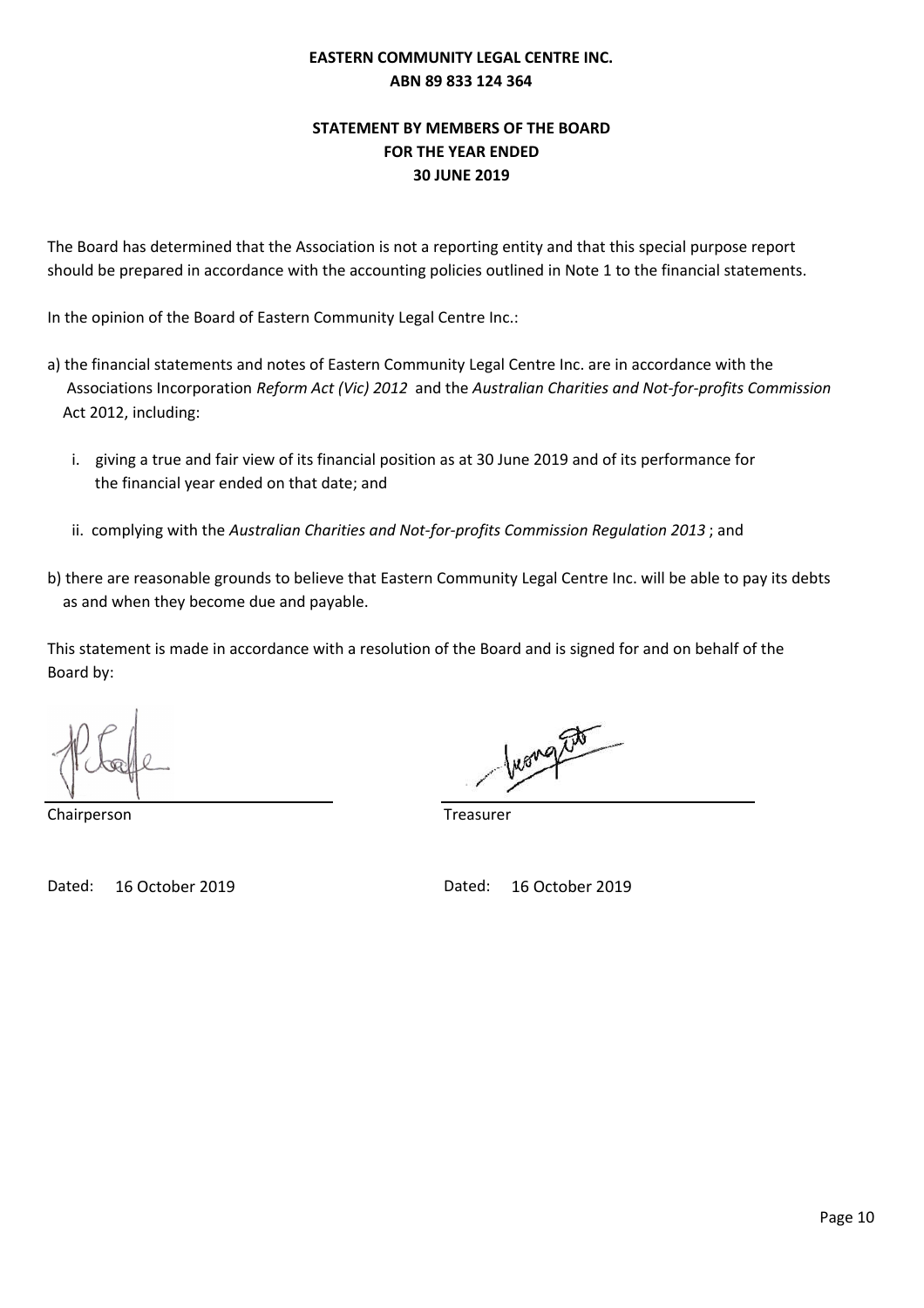## AUDITOR'S INDEPENDENCE DECLARATION UNDER SECTION 60-40 OF THE AUSTRALIAN CHARITIES AND NOT-FOR-PROFITS COMMISSION ACT 2012

In accordance with the requirements of section 60-40 of the Australian Charities and Not-for-profits Commission Act 2012 , as auditor for the audit of Eastern Community Legal Centre Inc. for the year ended 30 June 2018, I declare that, to the best of my knowledge and belief, there have been:

- i. no contraventions of the auditor independence requirements of the Australian Charities and Not-for-profits Commission Act 2012 in relation to the audit; and
- ii. no contraventions of any applicable code of professional conduct in relation to the audit.

Sean Denham

Dated: Sean Denham & Associates Suite 1, 707 Mt Alexander Road Moonee Ponds VIC 3039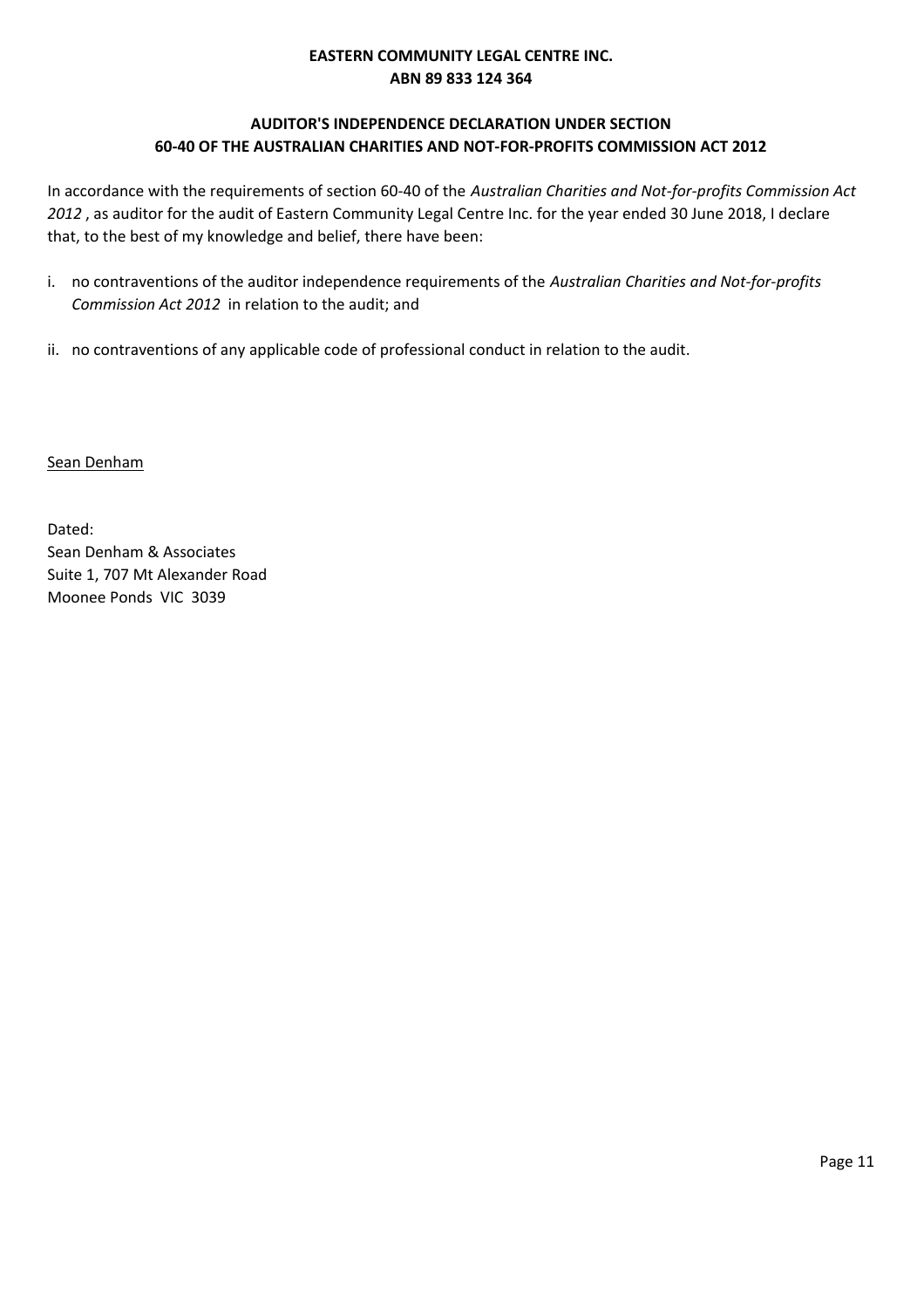## EASTERN COMMUNITY LEGAL CENTRE INC. INDEPENDENT AUDIT REPORT TO THE MEMBERS OF

### Opinion

I have audited the accompanying financial report, of Eastern Community Legal Centre Inc., which comprises the statement of financial position as at 30 June 2019, statement of changes in equity, statement of cash flows and the statement of profit or loss and other comprehensive income for the year then ended, notes comprising a summary of significant accounting policies and the certification by members of the committee.

In my opinion, the accompanying financial report of Eastern Community Legal Centre Inc. has been prepared in accordance with Div 60 of the Australian Charities and Not-for-profits Commission Act 2012 (ACNC Act) including:

- a) giving a true and fair view of the Association's financial position as at 30 June 2019 and of its financial performance for the year then ended; and
- b) complies with Australian Accounting Standards to the extent described in Note 1 to the financial statements, and the requirements of the Associations Incorporation Reform Act 2012 (Vic) and Div 60 of the Australian Charities and Not-for-profits Commission Regulation 2013.

## Basis for Opinion

I conducted my audit in accordance with Australian Auditing Standards. My responsibilities under those standards are further described in the Auditor's Responsibilities for the Audit of the Financial Report section of my report. I am independent of the association in accordance with the Associations Incorporation Reform Act 2012 (Vic) and the ethical requirements of the Accounting Professional and Ethical Standards Board's APES 110 Code of Ethics for Professional Accountants (the Code) that are relevant to my audit of the financial report in Australia. I have also fulfilled my other ethical responsibilities in accordance with the Code.

I believe that the audit evidence I have obtained is sufficient and appropriate to provide a basis for my opinion.

## Emphasis of Matter - Basis of Accounting

We draw attention to Note 1 to the financial report, which describes the basis of accounting. The financial report has been prepared for the purpose of fulfilling the association's reporting responsibilities under the Associations Incorporation Reform Act 2012 (Vic) and the Australian Charities and Not-for-profits Commission Act 2012 . As a result, the financial report may not be suitable for another purpose. My opinion is not modified in respect of this matter.

## Responsibility of the Committee for the Financial Report

The committee of the association are responsible for the preparation of the financial report that gives a true and fair view and have determined that the basis of preparation described in Note 1 of the financial report is appropriate to meet the requirements of the Associations Incorporation Reform Act 2012 (Vic) and the Australian Charities and Not-for-profits Commission Act 2012 and the needs of the members. The committee's responsibility also includes such internal control as the committee determine is necessary to enable the preparation of a financial report that gives a true and fair view and is free from material misstatement, whether due to fraud or error.

In preparing the financial report, the committee are responsible for assessing the association's ability to continue as a going concern, disclosing, as applicable, matters relating to going concern and using the going concern basis of accounting unless the committee either intend to liquidate the association or to cease operations, or have no realistic alternative but to do so.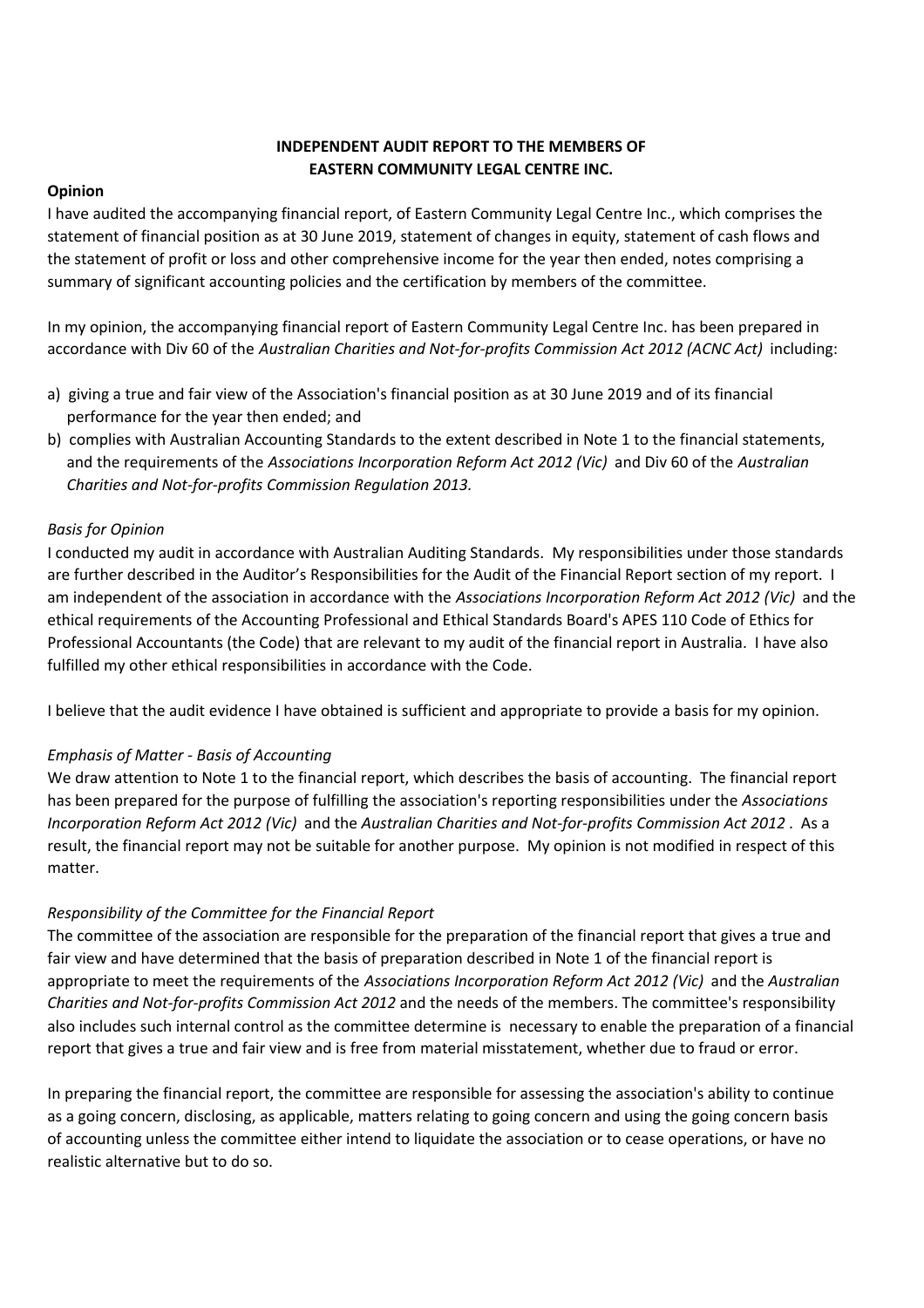## Auditor's Responsibility for the Audit of the Financial Report

My objectives are to obtain reasonable assurance about whether the financial report as a whole is free from material misstatement, whether due to fraud or error, and to issue an auditor's report that includes my opinion. Reasonable assurance is a high level of assurance, but is not a guarantee that an audit conducted in accordance with Australian Auditing Standards will always detect a material misstatement when it exists. Misstatements can arise from fraud or error and are considered material if, individually or in the aggregate, they could reasonably be expected to influence the economic decisions of users taken on the basis of the financial report.

As part of an audit in accordance with Australian Auditing Standards, I exercise professional judgement and maintain professional scepticism throughout the audit. I also:

- Identify and assess the risks of material misstatement of the financial report, whether due to fraud or error, design and perform audit procedures responsive to those risks, and obtain audit evidence that is sufficient and appropriate to provide a basis for my opinion. The risk of not detecting a material misstatement resulting from fraud is higher than for one resulting from error, as fraud may involve collusion, forgery, intentional omissions, misrepresentations, or the override of internal control.
- Obtain an understanding of internal control relevant to the audit in order to design audit procedures that are appropriate in the circumstances, but not for the purpose of expressing an opinion on the effectiveness of the association's internal control.
- Evaluate the appropriateness of accounting policies used and the reasonableness of accounting estimates and related disclosures made by the committee.
- Conclude on the appropriateness of responsible entities' use of the going concern basis of accounting and, based on the audit evidence obtained, whether a material uncertainty exists related to events or conditions that may cast significant doubt on the association's ability to continue as a going concern. If I conclude that a material uncertainty exists, I am required to draw attention in our auditor's report to the related disclosures in the financial report or, if such disclosures are inadequate, to modify my opinion. My conclusions are based on the audit evidence obtained up to the date of my auditor's report. However, future events or conditions that may cause the to cease to continue as a going concern.
- Evaluate the overall presentation, structure and content of the financial report, including the disclosures, and whether the financial report represents the underlying transactions and events in a manner that achieves fair presentation.

I communicate with those charged with governance regarding, among other matters, the planned scope and timing of the audit and significant audit findings, including any significant deficiencies in internal control that I identify during my audit.

## Sean Denham

Dated: Suite 1, 707 Mt Alexander Road Moonee Ponds VIC 3039